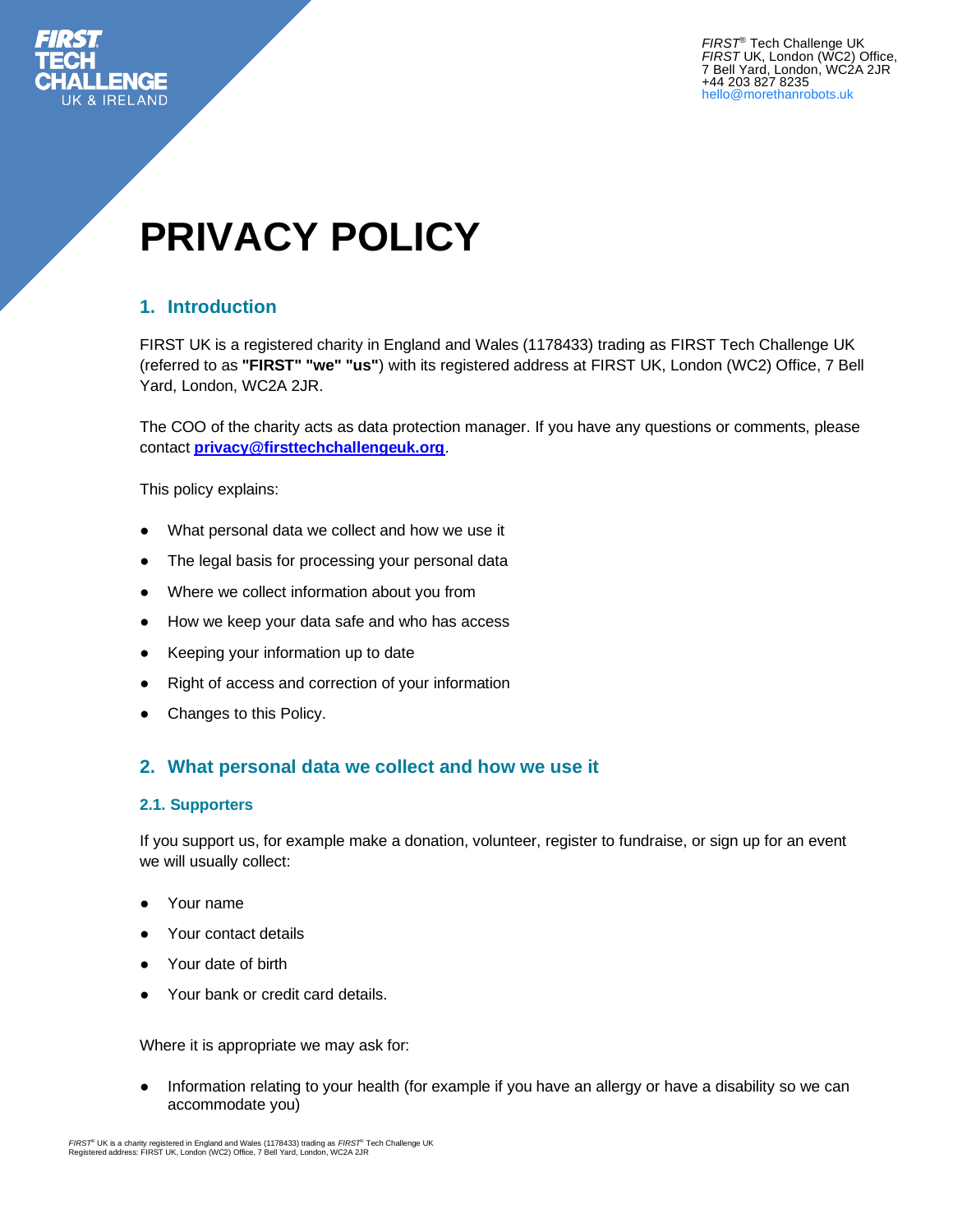● Your motivation for giving, including whether this relates to your personal experience with FIRST. We will never make this question mandatory, and only want to know the answer if you are comfortable telling us.

We will mainly use your data to:

- Provide you with the services, products or information you asked for
- Administer your donation or support your fundraising, including processing gift aid
- Keep a record of your relationship with us
- Share your story, if you consent. Some participants choose to tell us about their experiences with FIRST to help further our work. They may take on a role as an Ambassador, Mentor, or Volunteer and attend our events. This may include them sharing sensitive information related to their personal histories and family life in addition to their biographical and contact information. We may use some of the information provided, including gender, ethnicity or the educational background, to target opportunities to get involved. We will also monitor the types of people who are involved to ensure that the views we hear are representative of all groups. If we have the explicit and informed consent of the individuals (in addition to their parent or guardian (if they are under 18)), this information may be made public by us at events, in materials promoting our campaigning and fundraising work, as case studies, in documents such as our annual report or in accordance with reporting requirements of our funders such as the Department for Education.
- Manage your marketing preferences. With your consent, we will contact you to let you know about the progress we are making and to ask for financial and non-financial support. We make it easy for you to tell us how you want us to communicate, in a way that suits you. Our forms have clear marketing preference questions and we include information on how to opt out when we send you marketing. If you don't want to hear from us, that's fine. Just tell us so when you provide your data or contact us on **[privacy@firsttechchallengeuk.org](http://privacy@firsttechchallengeuk.org)**.
- We do not sell or share personal details to third parties for the purposes of marketing. But, if we run an event in partnership with another named organisation your details may need to be shared. We will be very clear what will happen to your data when you register.
- Understand how we can improve our services, events or communications.
- We may analyse your personal information to create a profile of your interests and preferences so that we can contact you with information relevant to you. We may make use of additional information about you, including geo-demographic information and measures of affluence, when it is available from external sources to help us do this effectively. This helps us understand the background of the people who support us and helps us to make appropriate requests for gifts to supporters who may be able and willing to give more than they already do. We may also use your personal information to detect and reduce fraud and credit risk.
- If you enter your details onto one of our online forms, and you don't 'send' or 'submit' the form, we may contact you to see if we can help with any problems you may be experiencing with the form or our websites.

#### **2.2. Young people's data**

We collect and manage information from children and manage it in a way which is appropriate to the age of the child. Information is only collected to further our charitable provision – such as participant data to support programme delivery and event management, and data to help evaluate performance, impact and inform reporting.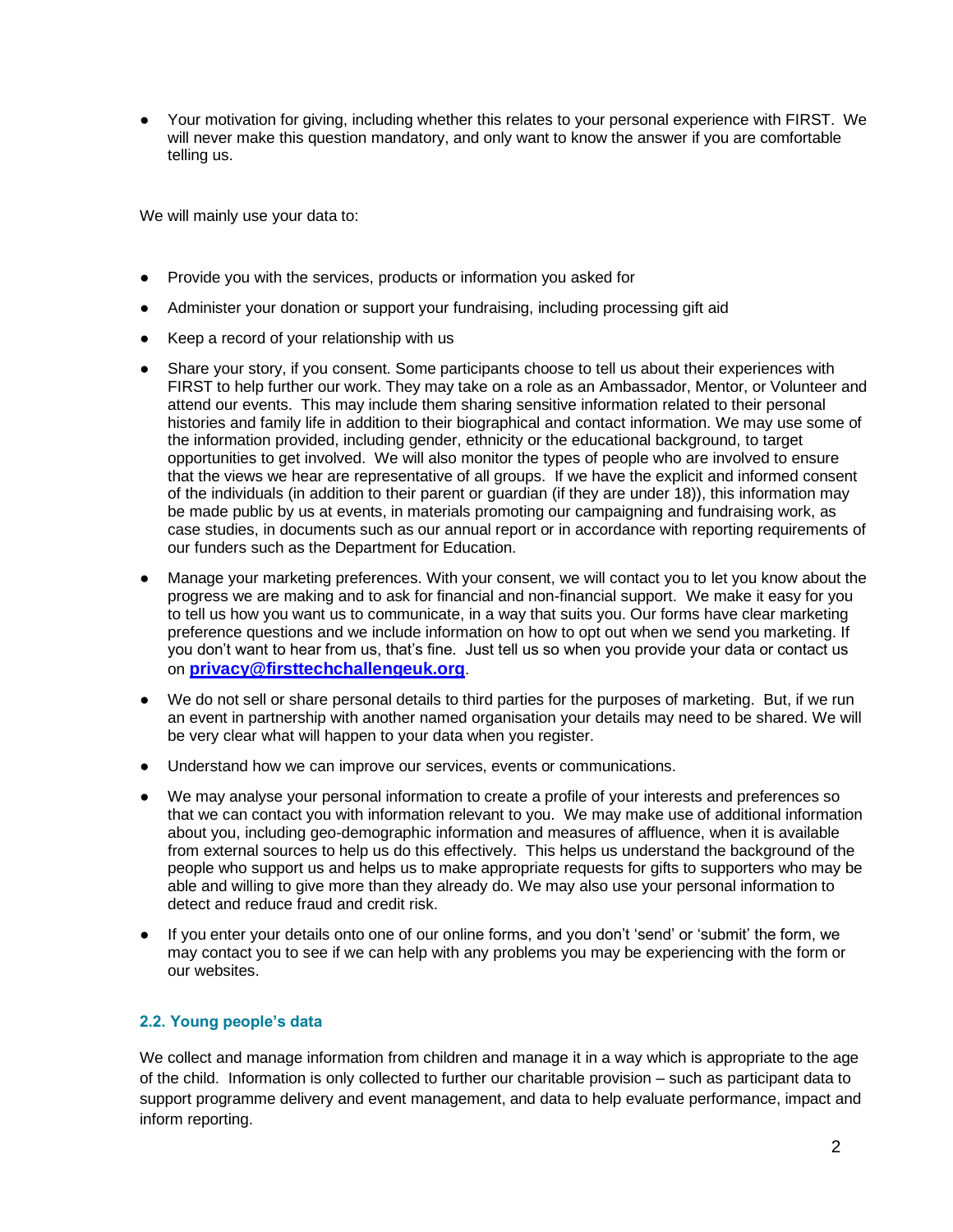Where possible and appropriate we will seek consent from both the child and parent or guardian before collecting information about children. Our events have specific rules about whether children can participate, and make sure advertising for those events is age appropriate.

#### **3. The legal basis for processing your personal data:**

We obtain individual consent to certain of our activities.

We process data that we need to process for the purposes of performing contractual obligations to data subjects.

We have a legitimate interest in processing personal data for marketing and other purposes connected with our business, which we do not consider is overridden by the interests or fundamental rights and freedoms of the data subject concerned.

#### **4. Where we collect information about you from**

We collect information in the following ways:

- **When you give it to us directly.** You may give us your information in order to sign up for one of our events, tell us your story, make a donation, purchase our product or communicate with us. Sometimes when you support us, your information is collected by an organisation working for us (e.g. professional fundraising agencies), but we are responsible for your data at all times.
- **When you give permission to other organisations to share it.** Depending on your settings or the privacy policies for social media and messaging services like Facebook, YouTube or Twitter, you might give us permission to access information from those accounts or services.
- **When we collect it as you use our websites or apps.** Like most websites, we use "cookies" to help us make our site – and the way you use it – better. Cookies mean that a website will remember you. They're small text files that sites transfer to your computer (or phone or tablet). They make interacting with a website faster and easier – for example by automatically filling your name and address in text fields.

In addition, the type of device you're using to access our website or apps and the settings on that device may provide us with information about your device, including what type of device it is, what specific device you have, what operating system you're using, what your device settings are, and why a crash has happened. Your device manufacturer or operating system provider will have more details about what information your device makes available to us.

#### **5. How we keep your data safe and who has access**

We ensure that there are appropriate technical controls in place to protect your personal details; including passwords and access restrictions. Our network is protected and routinely monitored.

We undertake regular reviews of who has access to information that we hold to ensure that your information is only accessible by appropriately trained staff, volunteers and contractors.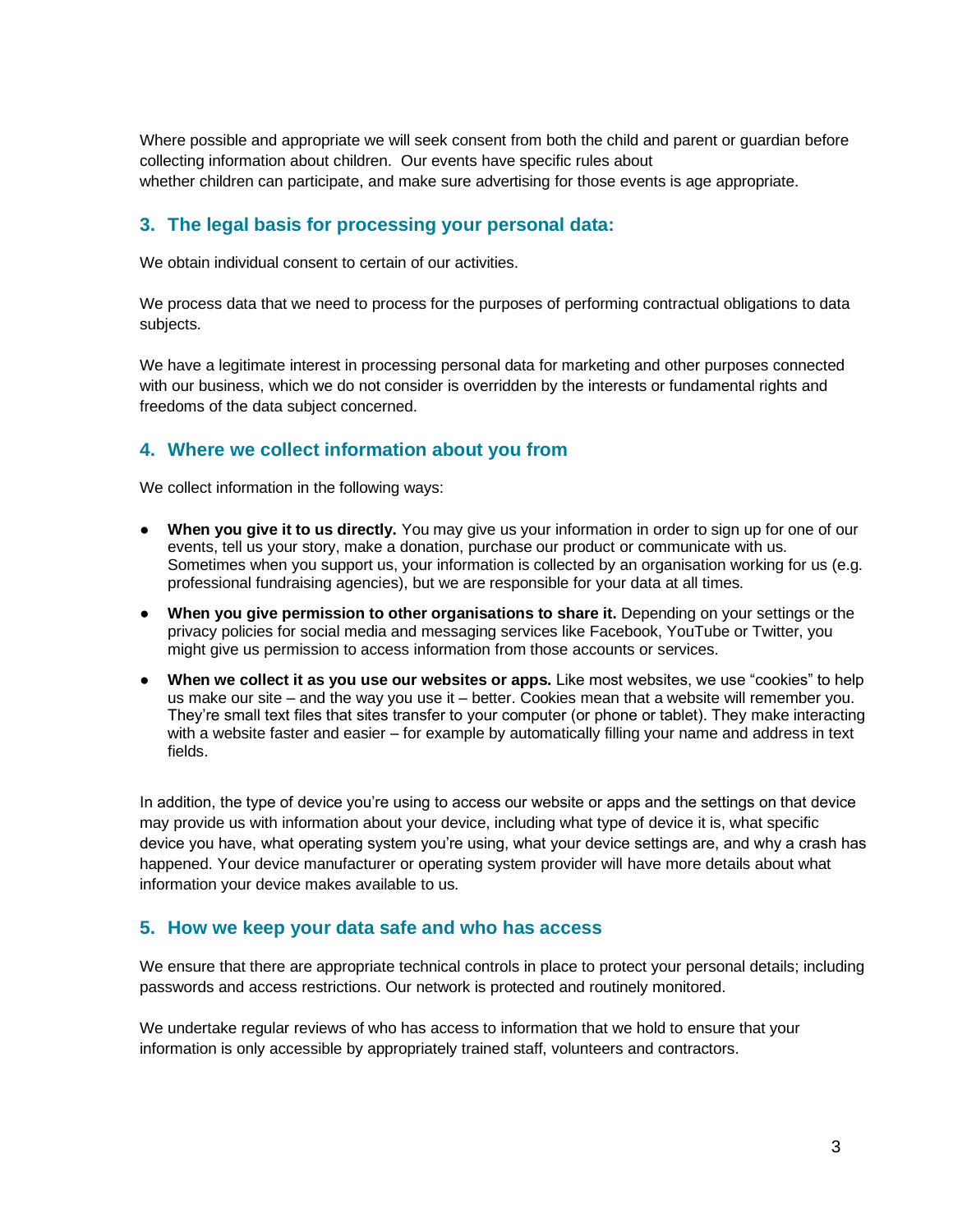We use external companies to collect or process personal data on our behalf. We do comprehensive checks on these companies before we work with them, and put a contract in place that sets out our expectations and requirements.

Some of our suppliers run their operations outside the European Economic Area (EEA). Although they may not be subject to same data protection laws as companies based in the UK, we will take steps to make sure they provide an adequate level of protection in accordance with UK data protection law. By submitting your personal information to us you agree to this transfer, storing or processing at a location outside the EEA.

We may, in exceptional circumstances, need to disclose your details if required to the police, regulatory bodies or legal advisors.

We will only ever share your data in other circumstances if we have your explicit and informed consent.

#### **6. Keeping your information up to date**

We really appreciate it if you let us know if your contact details change. You can do that by contacting us at **[privacy@firsttechchallengeuk.org](mailto:privacy@firsttechchallengeuk.org)**.

We will hold your personal data only for so long as it is necessary to provide you with the services you have requested or to perform the purpose for which it was originally collected, after which it will be deleted, unless it is necessary for us to continue to process it in order to comply with any legal obligations to which we are subject or for another legitimate and lawful purpose. Our retention policy is available upon request.

## **7. Your right to know what we know about you, make changes or ask us to stop using your data**

You have the right to request from us access to and rectification or erasure of personal data or to restriction of processing concerning you or to object to our processing of the data as well as the right to data portability. If you want to access your information, please send a description of the information you want to see and proof of your identity by post to FIRST UK, 11 Upper Brook Street, London W1 6PB. We do not accept these requests by email. If you would like to stop us processing your personal data, and if it's not necessary for the purpose you provided it to us for (e.g. processing your donation or registering you for an event) we will do so. Contact us on **[privacy@firsttechchallengeuk.org](mailto:privacy@firsttechchallengeuk.org)** if you have any concerns.

If you have any questions please send these to **[privacy@firsttechchallengeuk.org](mailto:privacy@firsttechchallengeuk.org)**, and for further information see the Information Commissioner's guidance **[here](https://ico.org.uk/your-data-matters/)**. This is an external link. You have the right to complain to the Information Commissioner's Office about the manner in which or otherwise in respect of the manner in which we process your personal data.

Your provision of personal data to us may be a contractual or legal requirement. If you do not supply your personal data to us we may not be able to provide the services to you.

### **8. Changes to this policy**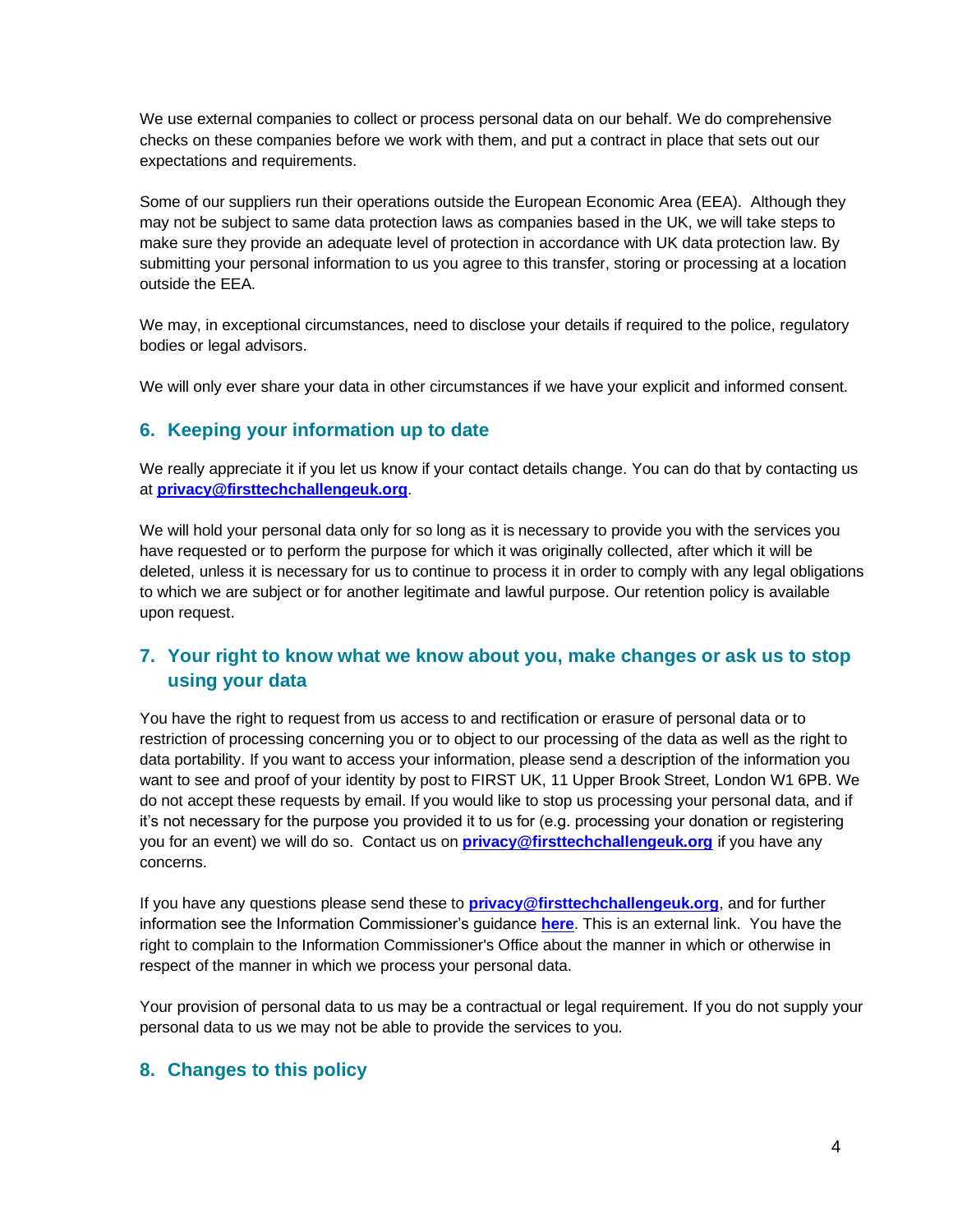We may change this Privacy Policy from time to time. If we make any significant changes in the way we treat your personal information we will make this clear on the FIRST Website or by contacting you directly.